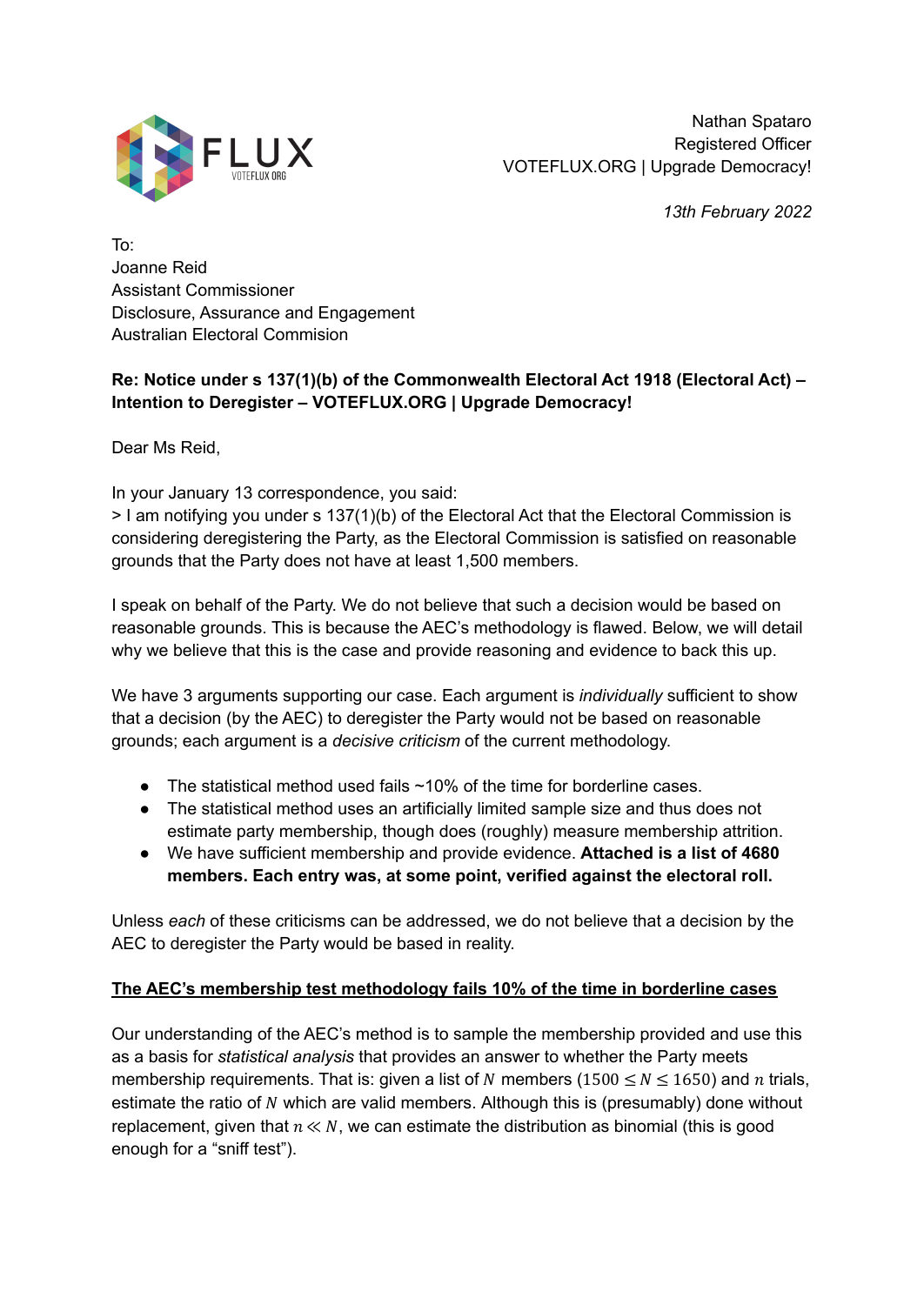Assume that a party submits a list of 1650 members, and exactly 1500 of these claimed members still consider themselves to be members. That is, the true probability of a random member confirming their membership is  $P$ (success) = 1500/1650 = 0.909; i.e.,  $P$ (failure) = 0.0909. Let us consider the binomial distribution with  $p = 0.0909$  (the failure rate). Given  $n = 53$ ,  $x = 7$  (x is the maximum number of failures) what is the probability that  $P(x \leq X)$ ? (That is: how likely is it that 7 less than the number of observed failures,  $X$ ?)

In this case,  $P(7 < X) = 10.5\%$ . Note: this can be verified quickly in excel with the formula: =1 - BINOM.DIST.RANGE(53, 0.0909, 0, 7)

So, if exactly 1500 of 1650 were valid, the AEC would make an *incorrect* determination (i.e., one that is in **conflict with reality**) 10.5% of the time.

In your previous correspondence you said: > [...] the Electoral Commission is satisfied on reasonable grounds [...]

Does the AEC believe that a false negative rate of 10.5% is acceptable and constitutes "reasonable grounds"? We do not.

## **The AEC's membership test methodology artificially reduces sample size**

Let us consider whether there are more than 1500 cars, owned by residents, in Sydney. Assume that Sydney has a residential population of 5,000,000 and the probability of a resident owning a car is 91% (the expected failure rate is 0.09). All residents own 0 or 1 cars.

Using the AEC's membership testing methodology as a template, we can estimate the number of cars in Sydney via this method: first, select 1650 residents. Conduct 53 trials. If there are more than 7 failures, then there are less than 1500 cars owned by residents in Sydney. In this hypothetical case, there were 9 failures.

I trust that you can plainly see that this methodology is flawed. It is flawed because it is artificially reducing the sample size without accounting for the full population. The same error is being made by the AEC when evaluating party validity on the basis of membership testing.

What sort of error correction could we do here to *actually* estimate the number of cars in Sydney? Here is one rudimentary method: by inspection we can see that a binomial distribution with approximately twice the failure rate (0.17) has mean of  $9 - i.e.,$  if the failure rate were 0.17 then we would expect 9 of 53 trials to fail (with a std. dev. of 2.74). If the true failure rate was 0.17 (i.e., 83% of residents own a car), then we can quess that there are  $0.83 \cdot (5 \cdot 10^6) = 4.15 \cdot 10^6$  cars; a bit over 4 million.

Keep in mind that – given this experimental setup – we'd expect 9 or more failures 10% of the time. If we were doing this experiment in real life, 10% of the time we would underestimate the number of cars by a factor of more than 2500x. (Of course, this large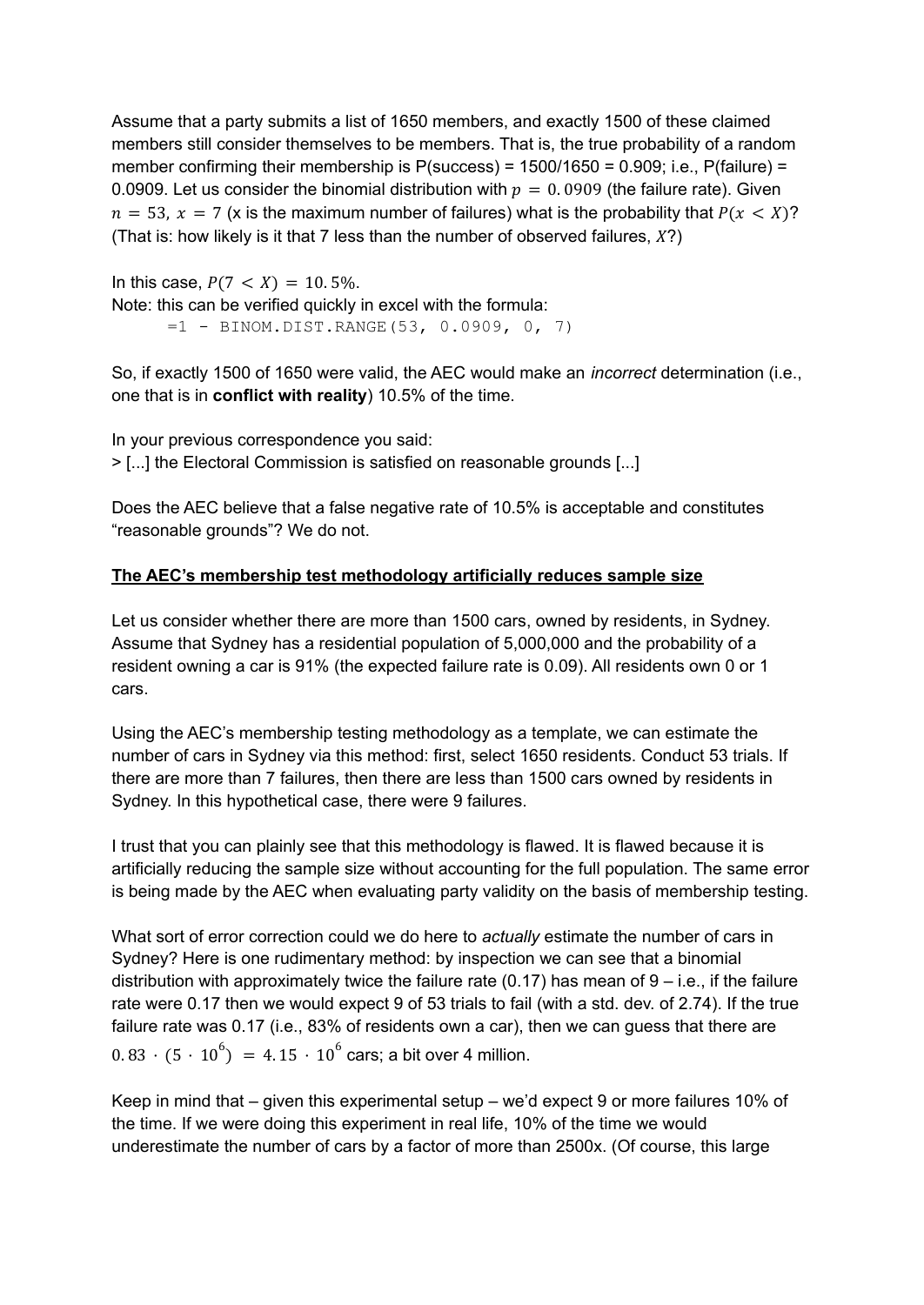because the population of Sydney is large – the exact factor isn't important; the fact that we underestimated by an unquantifiable degree is, though, and indicates flawed methodology.)

We trust that the connection to the current matter is obvious. Artificially reducing the sample size, and then treating this sample size as the population size, will lead to significant errors.

Returning to specifics of the matter at hand: if we correct for the AEC's artificial reduction in sample size using the rudimentary method above, based on the Party's claimed membership count (4,680), then it would be expected that the Party has a verifiable membership count of 3,884 members. This exceeds the requirements in s 137(1)(b) of the Electoral Act. Even if this were an overestimation by a factor of 2x, the Party would still meet the requirements of the Act.

Thus, we reject any decision to deregister the party – based on the procedures that the AEC has undertaken to date – on the grounds that it is in **conflict with reality**.

### **Bonus: a decisively superior methodology at no additional cost**

We note that the AEC could, at very little cost (time, energy, expense, etc), dramatically increase the confidence of their membership testing by accepting lists of more than 1650 members and following this procedure:

- 1. Automatically match all possible members against the electoral roll (as is already done). The cost of automatically matching names against the electoral roll is constant regardless of the input size (because it is done by computer). If less than 1650 names are automatically matched, proceed to manual verification (as is done currently) and stop at 1650. Note that this *will only ever save the AEC time and money*. It is economically rational to do this.
- 2. Where more than 1650 members can be automatically matched, record this number.
- 3. Select 1650 names from that list and conduct 53 trials. use the failure rate to estimate the probability of a member being valid.
- 4. Use this probability, combined with the length of the list in step (2) to estimate the valid membership population of the party being tested.
- 5. Calculate error measurements and confidence intervals, etc. (Or evaluate against predetermined thresholds.)
- 6. Determine eligibility.

This method is *profitable* for the AEC – i.e., the AEC would save money using this procedure over the current procedure. Additionally, parties that are *true negatives* will still be *true negatives* at no additional cost. Incidence of *false negatives*, however, will be greatly reduced.

### **Finally, we have sufficient membership and attach proof**

Please find attached a list of 4,680 members of the Party. *Note that these are the subset of members for whom we have been able to pre-validate their electoral roll details at some point.*